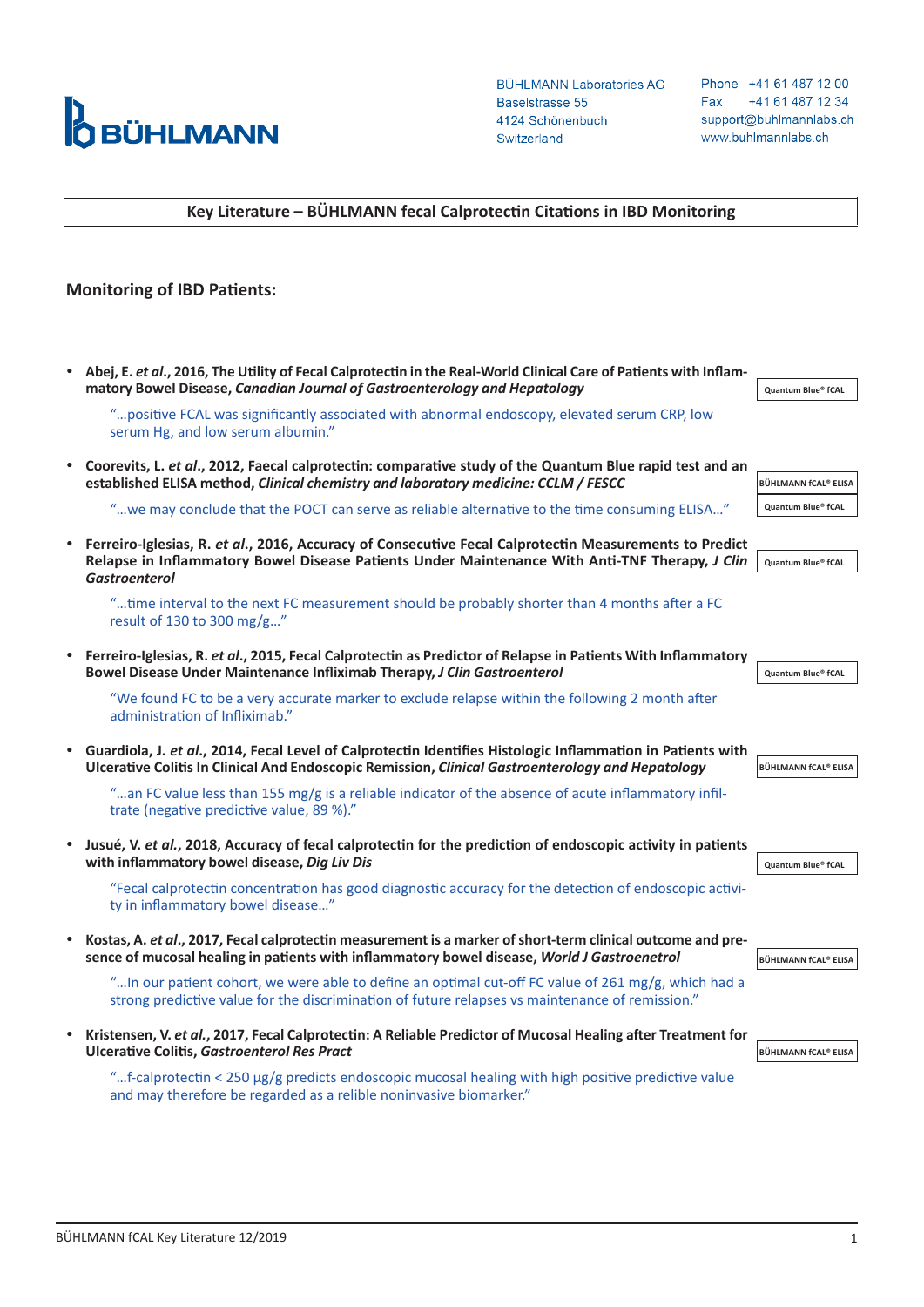## **D**<br>**OBÜHLMANN**

**BÜHLMANN Laboratories AG** Baselstrasse 55 4124 Schönenbuch Switzerland

Phone +41 61 487 12 00 Fax +41 61 487 12 34 support@buhlmannlabs.ch www.buhlmannlabs.ch

|           | ulcerative colitis at high risk of relapse: A prospective, randomized, controlled study, United European BÜHLMANN fCAL® ELISA<br><b>Gastroenterology Journal</b>                                                                                                 |                      |
|-----------|------------------------------------------------------------------------------------------------------------------------------------------------------------------------------------------------------------------------------------------------------------------|----------------------|
|           | "In patients with UC, FC-guided dosing of the patient's 5-ASA agent showed significantly lower relap-<br>se rates than for patients in the control group."                                                                                                       |                      |
| $\bullet$ | Lee, S. H. et al., 2017, Fecal calprotectin predicts complete mucosal healing and better correlates with the<br>ulcerative colitis endoscopic index of severity than with the Mayo endoscopic subscore in patients with<br>ulcerative colitis, BMC Gastroenterol | Quantum Blue® fCAL   |
|           | "The FC cut-off level of 187.0 mg/kg indicated complete mucosal healing (MES = 0; UCEIS = 0) with a<br>sensitivity and specificity of 0.857 and 0.891, respectively (area under the curve, 0.883; 95% confi-<br>dence interval, 0.772-1.000)."                   |                      |
| $\bullet$ | Lee, Y. W. et al., 2019, The usefulness of fecal calprotectin in assessing inflammatory bowel disease acti-<br>vity, Korean J Intern Med                                                                                                                         | Quantum Blue® fCAL   |
|           | "The FC-QPOCT (Quantum Blue® fCAL) is easy to perform and able to produce more rapid quantita-<br>tive results than the FC-ELISA method. Therefore, the FC-QPOCT appears to be more suitable for real<br>practice and could be more widely used in the future."  |                      |
| $\bullet$ | Lobatón, T. et al., 2013, A new rapid test for fecal calprotectin predicts endoscopic remission and postope-<br>rative recurrence in Crohn's disease, Journal of Crohn's & colitis                                                                               | BÜHLMANN fCAL® ELISA |
|           | "FC determined by rapid quantitative test predicts "endoscopic remission" and endoscopic postope-<br>rative recurrence in CD patients."                                                                                                                          | Quantum Blue® fCAL   |
| $\bullet$ | Lobatón Ortega, T. et al., 2013, A New Rapid Quantitative Test for fecal Calprotectin Predicts Endoscopic<br>Activity in Ulcerative Colitis, Inflammatory bowel diseases                                                                                         | BÜHLMANN fCAL® ELISA |
|           | "FC determined by QPOCT was an accurate surrogate marker of "endoscopic remission" in UC pre-<br>sented a good correlation with the FC-ELISA test."                                                                                                              | Quantum Blue® fCAL   |
| $\bullet$ | Louis Edouard, 2015, Fecal calprotectin: towards a standardized use for inflammatory bowel disease<br>management in routine practice, Journal of Crohn's and Colitis                                                                                             | Quantum Blue® fCAL   |
|           | fecal calprotectin as a unique first line test would be sufficient to decide in which patient to per-<br>form further endoscopic or medical imaging explorations."                                                                                               |                      |
| $\bullet$ | Magro, F. et al., 2018, Comparison of different histological indexes in the assessment of UC activity and<br>their accuracy regarding endoscopic outcomes and faecal calprotectin levels, Inflamm bowel dis                                                      | Quantum Blue® fCAL   |
|           | "81 %, 93 % and 88% of the patients that have an FC level below 150µg/g (using the QB method)<br>are in histological remission according to NI, RHI and GS (using 3.1 as the cut-off)."                                                                          |                      |
| ٠         | Moniuszko, A. et al., 2017, Rapid fecal calprotectin test for prediction of mucosal inflammation in ulcera-<br>tive colitis and Crohn disease: a prospective cohort study, Pol Arch Int Med                                                                      | Quantum Blue® fCAL   |
|           | "This noninvasive diagnostic tool should be implemented in everyday clinical practice, because earli-<br>er detection of disease flares may help optimize the care of patients with IBDs."                                                                       |                      |
| ٠         | Monteiro, S. et al., 2018, Low fecal calprotectin predicts clinical remission in Crohn's disease patients: the<br>simple answer to a challenging question, Scan J Gastroenterol                                                                                  | Quantum Blue® fCAL   |
|           | "Values of FC $\leq$ 327 $\mu$ g/g can exclude relapse at least at six months follow-up period."                                                                                                                                                                 |                      |

y **Lasson, A.** *et al***., 2014, Pharmacological intervention based on fecal calprotectin levels in patients with**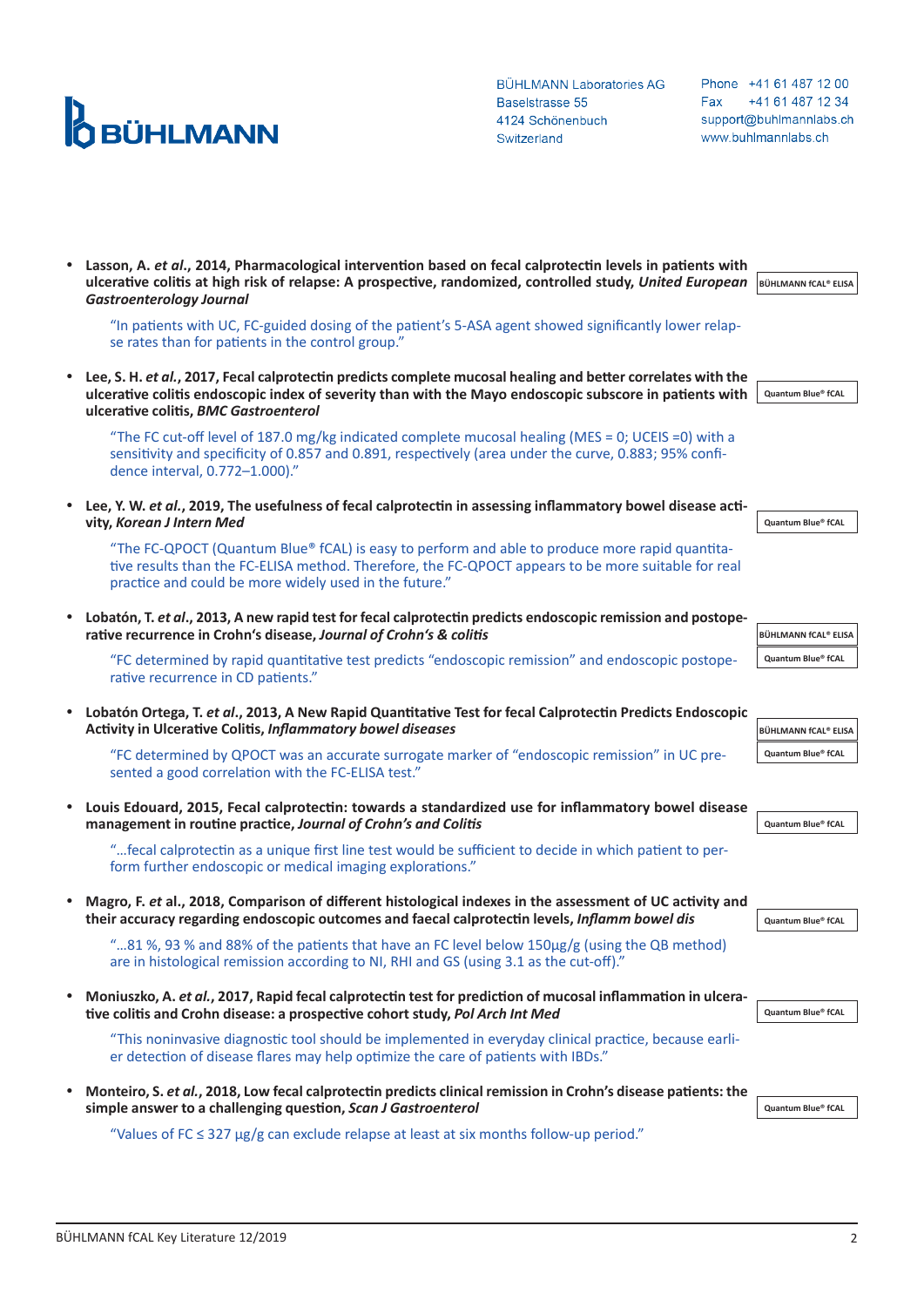

**BÜHLMANN Laboratories AG** Baselstrasse 55 4124 Schönenbuch Switzerland

Phone +41 61 487 12 00 Fax +41 61 487 12 34 support@buhlmannlabs.ch www.buhlmannlabs.ch

|           | Naismith, G. D. et al., 2014, A prospective evaluation of the predictive value of faecal calprotectin in quies-<br>cent Crohn's disease, Journal of Crohn's and Colitis                                                                                                                                | BÜHLMANN fCAL® ELISA        |
|-----------|--------------------------------------------------------------------------------------------------------------------------------------------------------------------------------------------------------------------------------------------------------------------------------------------------------|-----------------------------|
|           | "The FC result, obtained by non-invasive means, can provide prognostic information for both the<br>patient and clinician alike."                                                                                                                                                                       |                             |
|           | Nakov, R. V. et al., 2018, Fecal Calprotectin for Assessment of Inflammatory Bowel Disease Activity, Clin<br><b>Res Immunology</b>                                                                                                                                                                     | Quantum Blue® fCAL          |
|           | "The ROC analysis found that a cufoff FCP level of $315 \mu g/g$ differentiates quiescent CD from active<br>lleal disease with 94 % sensitivity, 98% specificity, and area under the curve (AUC) 0.984."                                                                                               |                             |
|           | Nakov, R. V. et al., 2018, Role of Fecal Calprotectin as a Noninvasive Indicator for Ulcerative Colitis Disea-<br>se Activity, Folia Med                                                                                                                                                               | Quantum Blue® fCAL          |
|           | "In the present study FCP was analyzed in stool samples by means of point-of-Quantum Blue® me-<br>thod. We find this test really useful, because it is simple to use, can be done in doctor's office and is<br>quite fast (results can be obtained in less than 30 min including protein extraction)." |                             |
|           | Pavlidis, P. et al., 2016, Early change in faecal calprotectin predicts primary non-response to anti-TNF $\alpha$<br>therapy in Crohn's disease, Scandinavian Journal of Gastroenterology                                                                                                              | <b>BÜHLMANN fCAL® ELISA</b> |
|           | "The ΔFCAL could act as an 'early warning' to consider alternatives such as dose optimisation or ano-<br>ther biologic with a different mode of action, rather than persisting for several months."                                                                                                    |                             |
|           | Roblin, X. et al., 2017, Development and Internal Validation of a Model Using Fecal Calprotectin in Com-<br>bination with Infliximab Trough Levels to Predict Clinical Relapse in Crohn's Disease, Inflamm Bowel Dis                                                                                   | Quantum Blue® fCAL          |
|           | "In IFX-treated patients with CD in clinical remission, a combination of TLI (<2 $\mu$ g/mL) and fecal cal-<br>protectin (>250 µg/g of stools) is a good model for predicting loss of response."                                                                                                       |                             |
|           | Rosenfeld, G. et al., 2016, Focus: Future of fecal calprotectin utility in inflammatory bowel disease, Wor-<br><b>Id J Gastroenterol</b>                                                                                                                                                               | Quantum Blue® fCAL          |
|           | "FC is a simple, non-invasive test that is gaining widespread use in the diagnosis and management<br>of IBD."                                                                                                                                                                                          |                             |
| $\bullet$ | Theede, K. et al., 2016, Fecal Calprotectin Predicts Relapse and Histological Mucosal Healing in Ulcerative<br><b>Colitis, Inflamm Bowel Dis</b>                                                                                                                                                       | <b>BÜHLMANN fCAL® ELISA</b> |
|           | "Two consecutive measurements of a 1-month interval with FC >300 mg/kg were most predictive of<br>relapse."                                                                                                                                                                                            |                             |
|           | • Turvill, J. et al., 2017, Validation of a care pathway for use of faecal calprotectin in monitoring patients<br>with Crohn's disease, Frontline Gastroenterology                                                                                                                                     | BÜHLMANN fCAL® ELISA        |
|           | "the PPV of 0.85 and a NPV of 0.97 of this clinical validation are compelling"                                                                                                                                                                                                                         |                             |
|           | • Voiosu, T. et al., 2014, Rapid Fecal Calprotectin Level Assessment and the SIBDQ Score Can Accurately<br>Detect Active Mucosal Inflammation in IBD Patients in Clinical Remission: a Prospective Study, J Gastro-<br>intestin Liver Dis                                                              | Quantum Blue® fCAL          |

"FC levels appears to be a practical method for monitoring disease activity in these patients, possibly reducing the need for repeat endoscopic examinations."